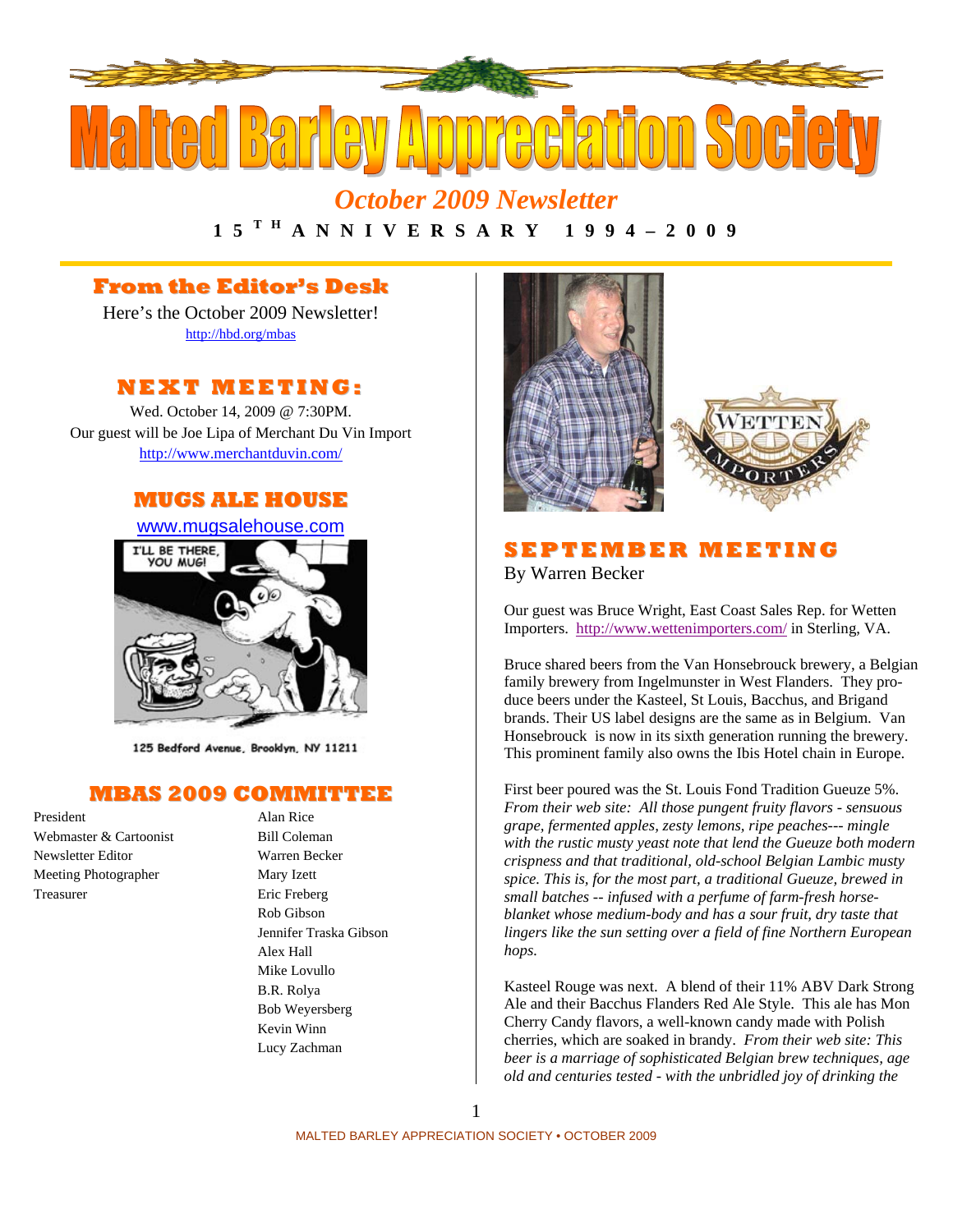*best cherry pie you've ever tasted…in a glass. Pouring a deep black cherry color with a small reddish and velvety head, this Rouge's noses one of nutty yeasty milk chocolate. One sip reveals myriad cherry flavors, buttressed with spice, bitterness, but not overpowered by carbonation. The perfect balance of ripe cherry fruits, bready malts and essential zest and spice, this beer will surely render your favorite fruit dessert obsolete.*

The next beer tasted was from the Het Anker brewery/ brewpub/ hotel of Mechelen, Belgium. We tried their Lucifer strong golden ale, both from the bottle and on draft that night at Mugs. *From their site: Lucifer pours cleat and golden yellow with a lasting and lacing full white head. The aroma of yeast carries into the flavor with slight metallic and spiced accents. A of fruit compliments the dry and bitter finish of this complex beer.*

We then tried the 11% ABV Gran Cru Het Anker Kaiser or Emperor, which was vintage dated from 2008. *From their site: Gouden Carolous "Cuvee van de Keizer Blauw" 11% The unique brewing of the Cuvee van de Keizer, with only extra fine Belgian hops and with a higher alcohol level of 11%, guarantees this beer to age excellently over several years time with a complexity and intensity usually reserved for the finest of wines. Attesting to the innate mystery and intensity of a cellerable beer is this brew's beautiful ruby brown, almost henna color. With a light-brown, velvety head and sweet, powerful notes of wood, yeast, and plums, the Cuvee surprises one's palate with subtle hints of caramel and even fresh green apples. Drinking a Carolus is a fully sensory experience, so be certain to breathe in its fruity, almost delicate aroma that complements a richly roasted malted, yet softly dense body. It's a truly sugary brew in every sense, erring on the natural, fresh and refreshing side of sweetness.* 

Bruce, who is originally from the Detroit area in Michigan, shared a local farmhouse cider, JK Skrumpy. Produced at an 1860's farm, this 5% cider uses Champagne yeast, Michigan apples with skins on, no additives, and no sulfites. The apple orchard is 100% certified organic. They also produce a 6.9% sweet cider, as well as a Wassail Ale in conjunction with Arcadia Brewery in Battle Creek. Their Wassail ale will use roasted apples.



# **New MBAS Club Shirts & Mugs**

We have new black 2-sided imprint t-shirts, which we use for our speaker gifts, available for sale to club members for \$20.00 each. Sizes available are S-XXL, and will be available for purchase at our meeting. Proceeds for the sale of this t-shirt go toward the club's new glass mug that will be used for meeting samples.







MALTED BARLEY APPRECIATION SOCIETY • OCTOBER 2009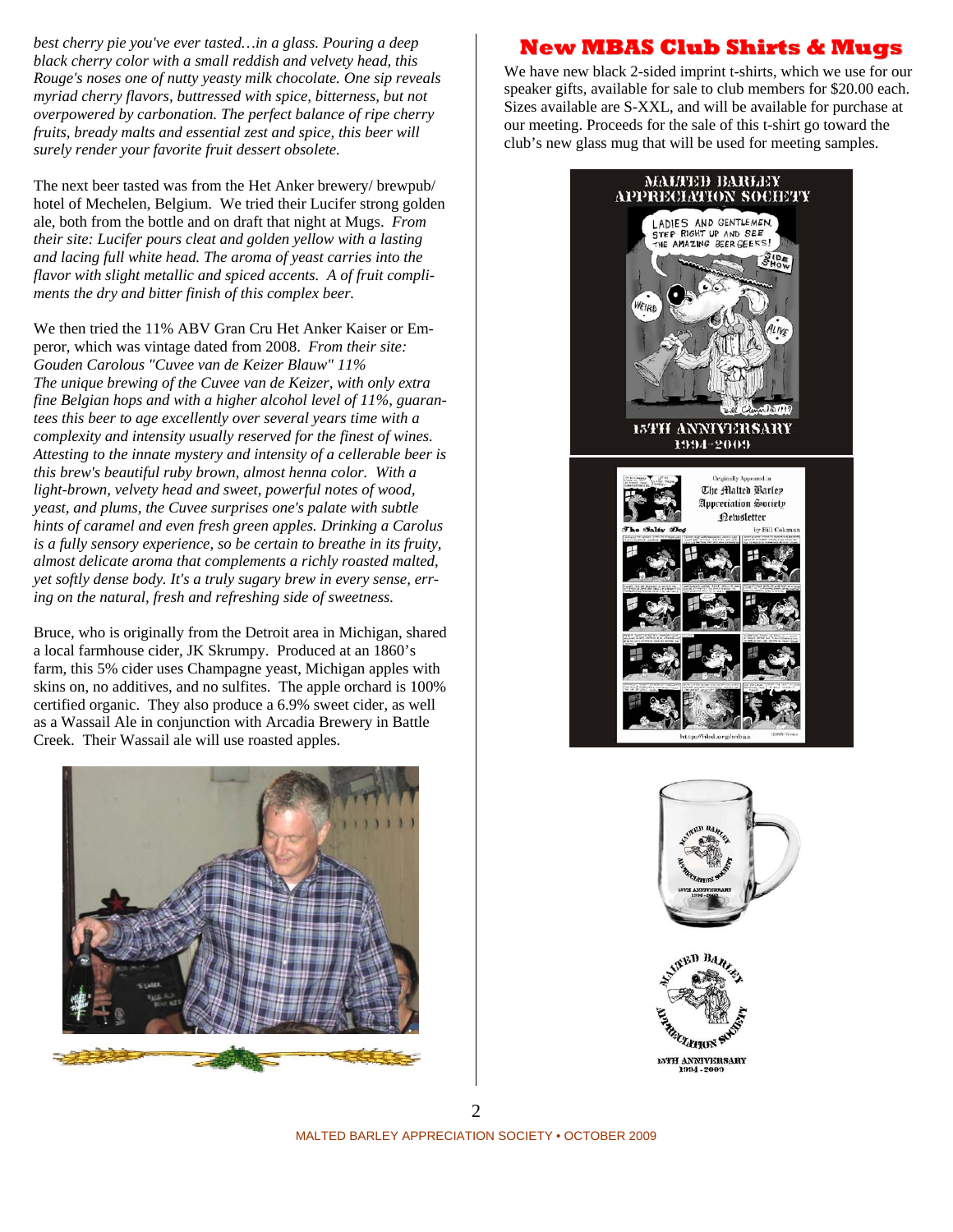

# **CO NG RATU LATI O NS T O THE N EW Y OR K WI N N E RS AT T H E 2009 G A B F**

#### **Gold Medals**

American-Style Sour Ale, 32 entries, **Rosso e Marrone, Captain Lawrence Brewing** 

German-Style Sour Ale, 13 entries, **Berliner Weisse, Southampton Publick House** 

#### **Silver Medals**

Rye Beer, 29 entries, **RastafaRye, Blue Point Brewing** 

Out of Category Traditionally Brewed, 82 entries, **Brooklyner-Schneider Hopfen-Weisse, Brooklyn Brewing** 

French- and Belgian Style Saison, 56 entries, **Belgian Summer Ale, Great Adirondack Brewing**

#### **Bronze Medals**

American-Style Dark Lager, 15 entries, **Saranac Black Forest, Saranac/F.X.Matt Brewing** 

Irish-Style Red Ale, 32 entries, **Saranac Irish Red Ale, Saranac/F.X.Matt Brewing** 

Foreign-Style Stout, 20 entries, **Whiteface Black Diamond Stout, Great Adirondack Brewing** 

# **Beer Quest Update**

The Teaser Trailer for Beer Quest has been posted for your enjoyment on You Tube in HD! Check it out: http://www.youtube.com/watch?v=8ZAmG\_9Cze0 http://www.beerquest.tv/ http://thebeerquest.blogspot.com/

## **Brewed in Brooklyn Walking Tour**

Brewed in Brooklyn tours currently operate every weekend. http://www.urbanoyster.com/brewed-in-brooklyn-tour.html

## **Brooklyn Homebrew**

Brooklyn's only homebrewing supply store to open near  $9<sup>th</sup>$  Avenue and 4<sup>th</sup> Avenue in Park Slope, where you can buy Hops/ Yeast/ Grain Malts Malt Extract/ Books/ Equipment/ Local Honey/ Spices: Brooklynhomebrew@gmail.com More info at: http://www.brooklynhomebrew.blogspot.com/

### **Vote for the MBAS!**

The Chef-to-Chef website has just re-launched their best beer site page where people vote on a scale of 1 to 5 once a day for a period of time. Last time they did that, the MBAS was declared 3rd best in the world! Let's try to make it to number 1 this time.

### **Web. Episode 1 of "Beer Nation"**

There was another beer pilot recorded in Brooklyn, this one is for the Web. Episode 1 of "Beer Nation" features Jon and John of Pacific Standard, and Shane of Sixpoint Craft Ales: http://gobohd.com/shows/BeerNation/?p=426

# **Event Calendar** by President Alan Rice

## **H O M E B R E WI N G C O M P E TI TI O N S:**

**BREWERS ASSOCIATION** ORG

http://www.beertown.com/homebrewing/schedule.html



http://www.bjcp.org/compsch.html



**Greg Noonan** 

This newsletter is dedicated to the memory of **Greg Noonan**. He authored the influential books "Brewing Lager Beer," "Scotch Ale" (Classic Beer Series), "Seven Barrel Brewery Brewers' Handbook," and numerous articles. He was a pioneer who pushed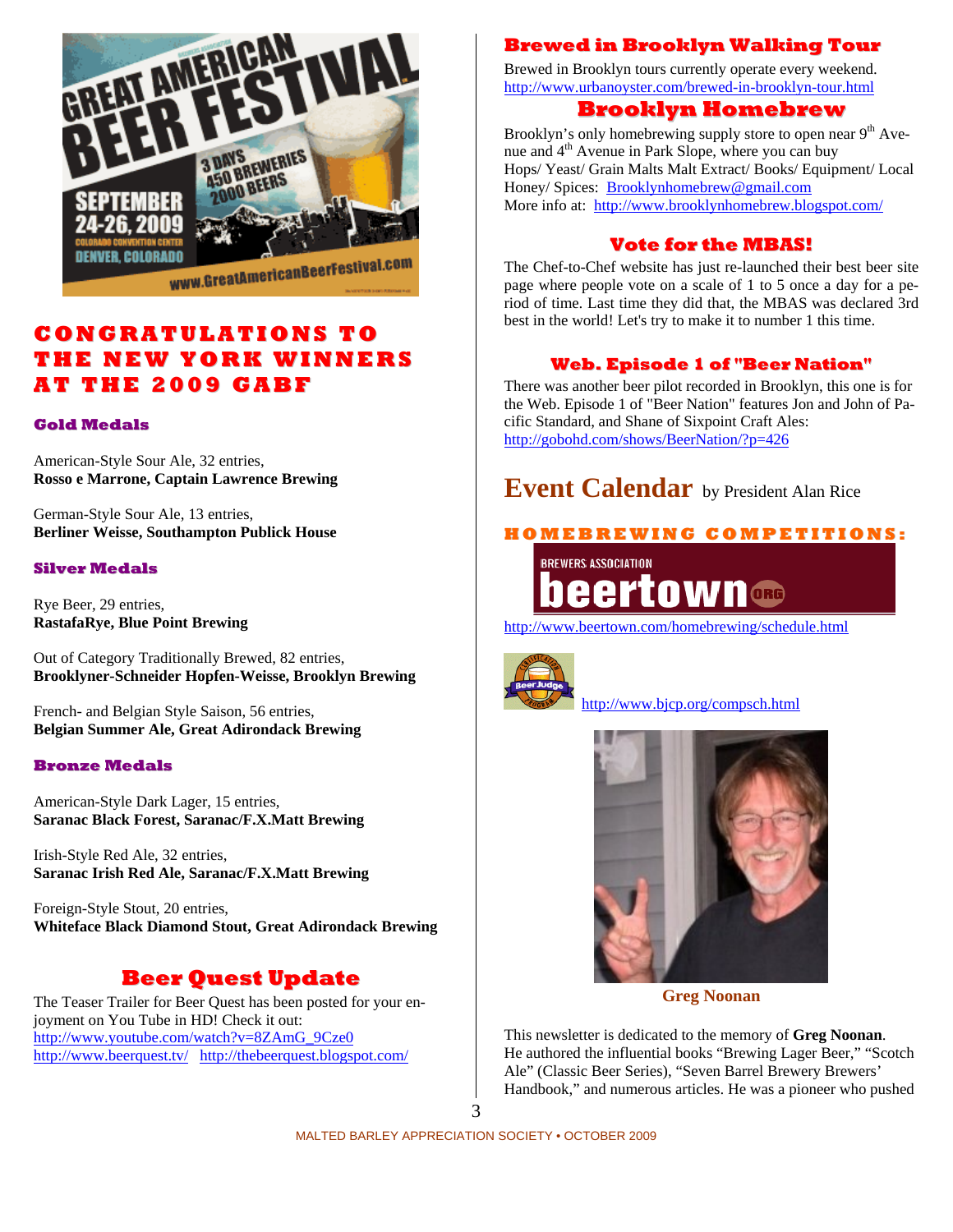for laws to be changed so that he could open Vermont Pub and Brewery in 1988. More here: http://tinyurl.com/yjc9snc http://businesspeoplevermont.com/2007/02-feb/pub.html# http://www.realbeer.com/library/archives/yankeebrew/9601/noon an.html http://www.thebeveragepeople.com/article-ales-andlagers.html http://beeradvocate.com/forum/read/2327298

#### **Chew N Brew at The Diamond** - results

\$2160 was raised for BARC animal shelter.

1<sup>st</sup> place: Big Mess, Milk Stout with Ice Cream. Ray Girard, Paul Kaye.

2<sup>nd</sup> place: Weizenheimers, Weiznebock with Banana Bread and Vanilla Ice Cream. Nathan Odell, Nel Hohnstine, Jonathan Kirshbaum.

3<sup>rd</sup> place: Bockstars, Bavarian Oktoberfest with Pork/Veal Bratwurst, Salty Hot Butter Pretzels, and Rotkohl. Erik Pfeiffer, Vladimir Kowalyk, Mark Goldstein.

#### **Brooklyn Cheese Experiment at The Bell House** – results

1<sup>st</sup> place: Propeller Pale Ale, Joshua Knowlton<br>2<sup>nd</sup> place: Spätsommer Dunkelweizen. DJ Conn

place: Spätsommer Dunkelweizen, DJ Connor

 $3<sup>rd</sup>$  place: Squirrel Tail Farmhouse Ale, Kayne Konecny

4th place: 309 Golden Farmhouse Ale (all Brett), Brad Hillman

Nov. 7, 2009, **11th AHA Teach a Friend to Homebrew Day**.

Last year, over 2,100 participants brewed approximately 2,800 gallons at 140 sites worldwide. Please register, more info: http://beertown.org/events/teach/index.html

#### Sun. Nov. 8, Noon-5pm, **Brooklyn Homebrewers Tour**, \$25.

Beer journalist Joshua M. Bernstein shows you the joys and tribulations of homebrewing in Brooklyn's gnat-sized apartments. Venture inside the homes of the city's finest amateur brewers, see their set-ups, discuss their craft, and sample their stashes. Several stops, bring a Metrocard. Tour limited to 20. RSVP: josh.bernstein@gmail.com

## Nov. 14, 2009, **15th Knickerbocker Battle of the Brews**

Presented by The Saratoga Thoroughbrews Entries accepted Oct. 31 – Nov. 6 http://www.moonbrew.com/kbotb/index.html

# **Beer Related Events:**

Wed. Oct. 14, **The Great Pumpkin Event at Blind Tiger**. Around 14 different pumpkin brews from Elysian, Southern Tier, Southampton, Dogfish Head, Loose Cannon, Smuttynose, Weyerbacher. http://blindtigeralehouse.com/ Wed. Oct. 14, **Rocktoberfest at David Copperfield's**. Liter mugs, German food, Oompah DJ.

http://www.davidcopperfields.com/

Wed. Oct. 14, **Southern Tier at Manchester Pub**. Rob Emmers will be on hand. Creme Brulee, Pumking, Mokah, Unearthly IPA, and more. http://www.manchesterpubnyc.com/

Wed. Oct. 14, **Sly Fox 12 Hop Smackdown at The Gate**. Brian O'Reilly will be on hand. Pale Ale Project 2009: Boadicea (Eng-

land), Crystal (USA), Liberty (USA), Marynka (Poland), Palisade (USA), Sovereign (England), WGV (England),. Willamette (USA). IPA Project 2008: Amarillo (USA), Galena (USA), Mt. Rainier (USA), Perle (Germany). http://beertenderbrooklyn.blogspot.com/

Wed. Oct. 14, 7-10pm **Heartland & Kelso at Jimmy's**. Jon Bloostein and Kelly Taylor will be on hand. Featuring Heartland's Smiling Pumpkin Ale for the pumpkin carving contest. http://www.jimmysno43.com/

Thu. Oct. 15, 2pm-? **Barcade's 5th Anniversary**. Allagash Burnham Road, Avery Sixteen, Brooklyn Manhattan Project, Bruery Autumn Ale, Coney Island "dry hopped" Sword Swallower (cask), Dogfish Head Theobroma, Fisherman's Pumpkin Stout (served from a pumpkin cask), Goose Island barrel-aged Imperial Brown, Kelso Newtown Kriek, Left Hand Tripel, Rogue Sequicentennial (cask), Roosterfish Nut Brown, Sierra Nevada Estate, Sixpoint Hops of Love, Sixpoint Oktoberfest, St. Somewhere Pays du Soleil, Victory V-12, Weyerbacher Imperial Pumpkin. Free burgers and dogs. http://www.barcadebrooklyn.com/

Thu. Oct 15, **Ithaca at Amsterdam Ale House**. Cascazilla, Flower Power, Apricot Wheat, Nut Brown, Cold Front, Brute. Bottles: alpHalpHa. http://www.beermenus.com/amsterdam-alehouse

Thu. Oct. 15, 5-9pm, **Sixpoint at Whole Foods UWS**. Growler fills, free tastings and cheese samplings. http://www.wholefoodsmarket.com/stores/upperwestside/

#### Thu. Oct. 15, 6pm, **Chili and Brew at Newark Museum, \$50,**

**\$90/2**. Taste more than 60 craft beers and sample meat and veggie chili in the beautiful Newark Museum. Access to the historic Victorian Ballantine House, home of the famed beer-brewing family, special exhibitions by Yinka Shonibare MBE, and 100 Masterpieces of Art Pottery, 1880-1930. Info and tickets:

http://www.newarkmuseum.org/museum\_pages.aspx?id=6982

Thu. Oct. 15, **Speak Easy at Dive 75**. List TBA. http://www.divebarnyc.com/

Thu. Oct. 15, **Coney Island at Ellis Bar**. Donny Vomit will be on hand. Coney Island Lager, Mermaid Pilsner, (Jack Daniel's) Barrel-aged Human Blockhead, Freaktoberfest. http://www.ellisbar.com/

Sat. Oct. 17, **Schneider Edel-Weisse at Fourth Ave. Pub**. Served from a wooden gravity keg.

Mon. Oct. 19, 7-8:30pm, **Charcuterie and Beer Pairing at Beer Table**, \$35. Scott Bridi from Lot 2 will be bringing his specialty smoked meats.

Tue. Oct. 20, **Stone at Pony Bar**. Dennis Flynn will be on hand. http://www.theponybar.com/

Tue. Oct. 20, 7:30pm, **B. United Beers, Bacon & Cheese at**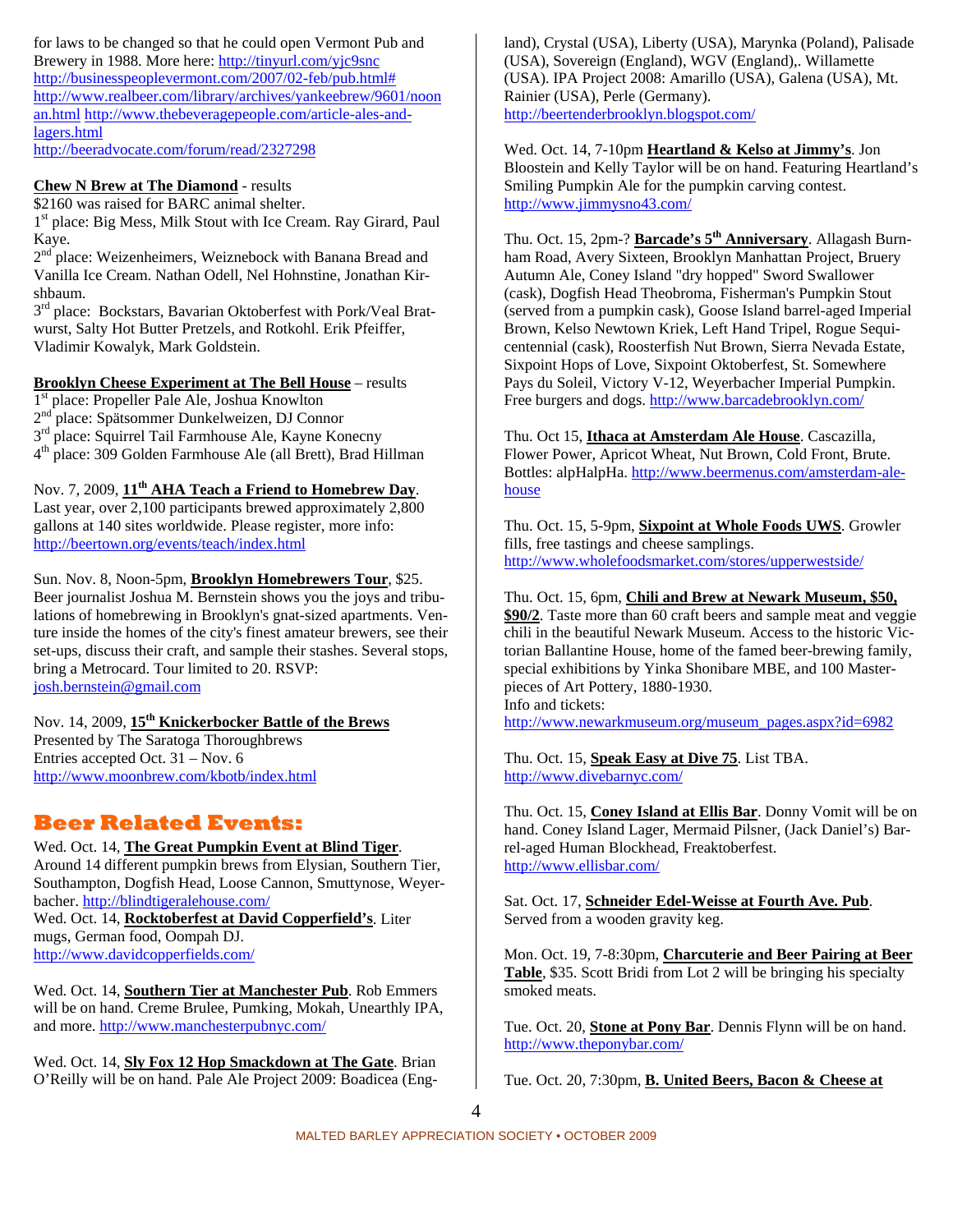**Jimmy's**, \$45. I on Lundbom will be on hand. Tue. Oct. 20, **Moylan's at Rattle N Hum**. List TBA.

Tue. Oct. 20, **Ramstein at Bar Great Harry**. Oktoberfest, Double Platinum, Winter Wheat, Blonde Wheat, Classic Wheat, Helles, Munich Amber, and more. http://www.bargreatharry.com/

Wed. Oct. 21, **Flying Dog at George Keeley's**. List TBA. http://www.georgekeeley.com/

Wed. Oct. 21, **Captain Lawrence Beer Dinner at Henry's**. Call for details and reservations. http://www.henrysnyc.com/

Wed. Oct. 21, **Sixpoint at Stag's Head**. Righteous Rye, Bengali IPA, Sweet Action, Dunkel Weisse, Otis Stout and Oktoberfest. Free savory snacks. http://www.thestagsheadnyc.com/

Thu. Oct. 22, **Flight of the Pumpkins at Dive Bar**. List TBA. http://www.divebarnyc.com/

Thu. Oct. 22, **Pumpkin Fest at David Copperfield's**. Dogfish Head Punkin, Weyerbacher Imperial Pumpkin, Southern Tier Pumpking, Southampton Pumpkin, Brooklyn Post Road Pumpkin, Smuttynose Pumpkin, Elysian Night Owl Pumpkin, Fisherman's Pumpkin Stout, Wolaver's Will Stevens Pumpkin.

Thu. Oct. 22, 5-9pm **Jenlain at Whole Foods UWS**. Growler fills, free tastings and cheese samplings.

Sat. Oct. 24, 11am-9pm, **Oktoberfest Block Party at Wunderbar**. Huge beer tent with table seating, grilled Wurst, Oktoberfest music. The party continues inside until late. http://www.wunderbarlic.com/

Sat. Oct. 24, **Butternuts & Cisco at Rattle N Hum**. List TBA.

Sun. Oct 25, 4-6pm, **Beer & Food Pairing at Lelabar**, \$60. Hosted by Mike Lovullo, 6 beers and 6 small plates. Ayinger Oktoberfest, Allagash Victoria, Saint Somewhere Athene Saison, Dieu Du Ciel! Peche Mortel, EKU 28, Troegs Nugget Nectar. http://lelabar.com/

Mon. Oct. 26, 7-10pm, **Trappist Beer Dinner at Resto**, \$150. This 7-course dinner includes beers from all 7 Trappist monasteries, including "that" one. http://www.restonyc.com/ Tue. Oct. 27, 5-9pm, **Sierra Nevada at Spring Lounge**. List TBA, \$4 drafts. http://springlounge.ypguides.net/

Tue. Oct. 27, **Pumpkin Night at The Diamond**. Pumpkins for sale for carving, before you've had too many pumpkin brews.

Tue. Oct 27, **Harpoon at Pony Bar**. Peter Brod will be on hand.

Tue. Oct. 27, **Lagunitas at Rattle N Hum**. List TBA.

Wed. Oct. 28, **Schmaltz at Manchester Pub**. Coney Island Lager, Freaktoberfest, Rejewvenator, Jewbelation 12, Bittersweet Lenny's RIPA, and more.

Thu. Oct. 29, **Victory at Barcade**. Bill Covaleski will be on hand.

Thu. Oct. 29, **Honey Swap at Jimmy's**. Enjoy beers from Sixpoint and meads from Redstone. Taste local honeys and support Just Food, an organization dedicated to connecting local farms to NYC communities.

Tue. Nov. 3, **Arcadia at Bar Great Harry**. List TBA.

Tue. Nov. 3, 7pm, **Charcuterie Beer Dinner at Resto**, \$75. Three courses, call for details and reservations.

Wed. Nov. 4, **Allagash at Blind Tiger**. Rob Tod will be on hand.

Thu. Nov. 5, **Dogfish Head at Standings**. Punkin Ale + 4 more, free pizza. http://www.standingsbar.com/

Nov. 6-8, **19th 'Cask Head' Cask Ale Fest at Brazen Head**. Up to 30 ales and lagers served throughout the weekend, 12 tapped at a time. http://www.gotham-imbiber.com/

Sat. Nov. 7, **NYC Homebrewers Guild Philly Pub Crawl**. The NYCHG invites the MBAS to join them. Map: http://tinyurl.com/Fishtow-CenterCity-NYCHG09 2:00pm Standard Tap - meetup have some beer/lunch 3:30pm Yards Brewing Co. 5:00pm Take train from Spring Garden station to Penn's Landing 5:15pm Eulogy 6:30pm Triumph Brewing Co. 7:45pm Benneluxx

Sat. Nov. 7, 3-6pm, **Pennsylvania Beer Tasting at Tri-Boro Beverage**. Victory, Stoudt's, Sly Fox, Weyerbacher, and more. Lots of free swag. http://www.tri-boroice.com/

Tue. Nov. 10, **Victory at Pony Bar**. Pete Danford will be on hand.

Tue. Nov. 10, **Great Divide at Rattle N Hum**. List TBA.

### **C H E C K O U T Y O U R B E E R A L E R T P A G E**



http://hbd.org/mbas/beer.html